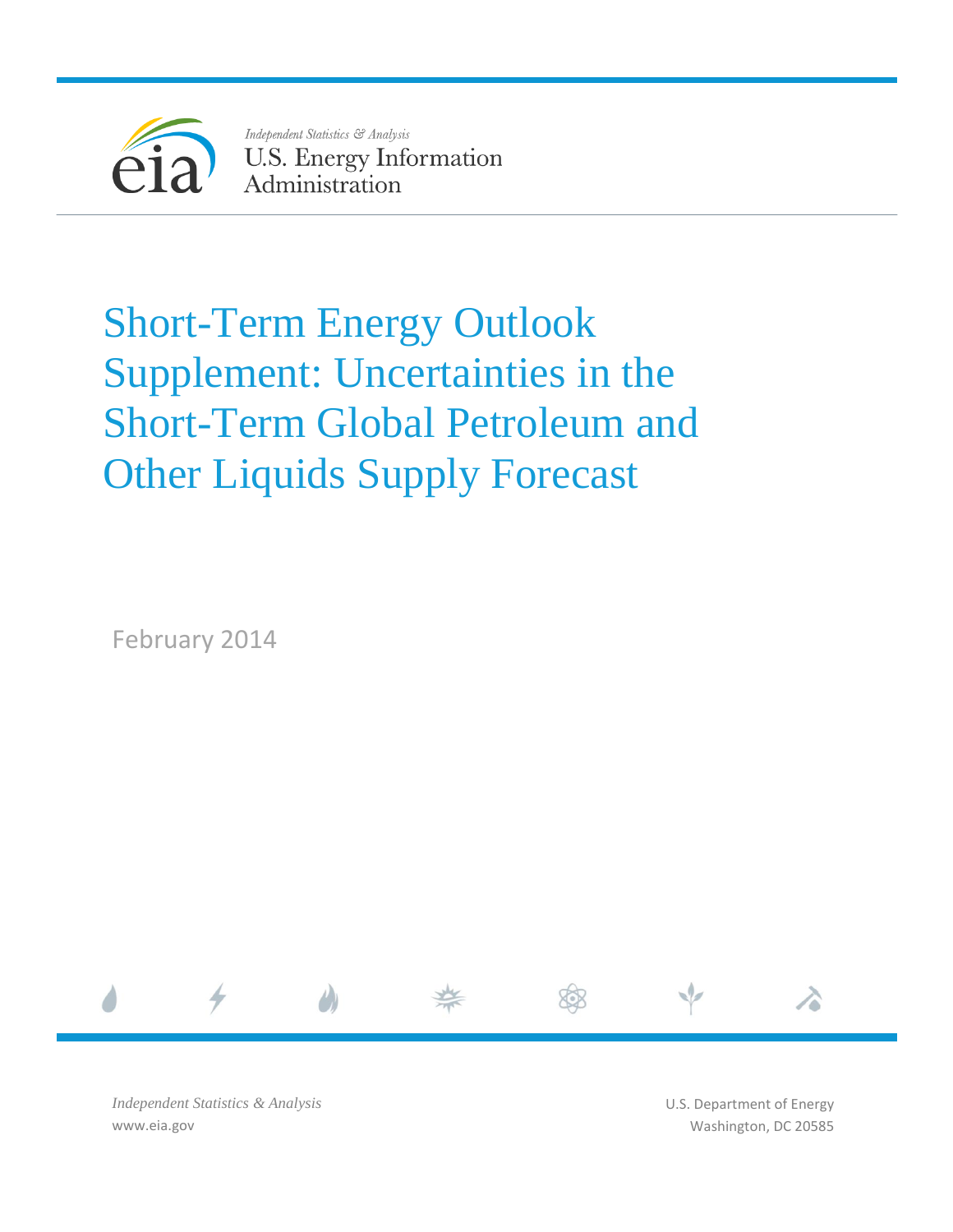This report was prepared by the U.S. Energy Information Administration (EIA), the statistical and analytical agency within the U.S. Department of Energy. By law, EIA's data, analyses, and forecasts are independent of approval by any other officer or employee of the United States Government. The views in this report therefore should not be construed as representing those of the Department of Energy or other Federal agencies.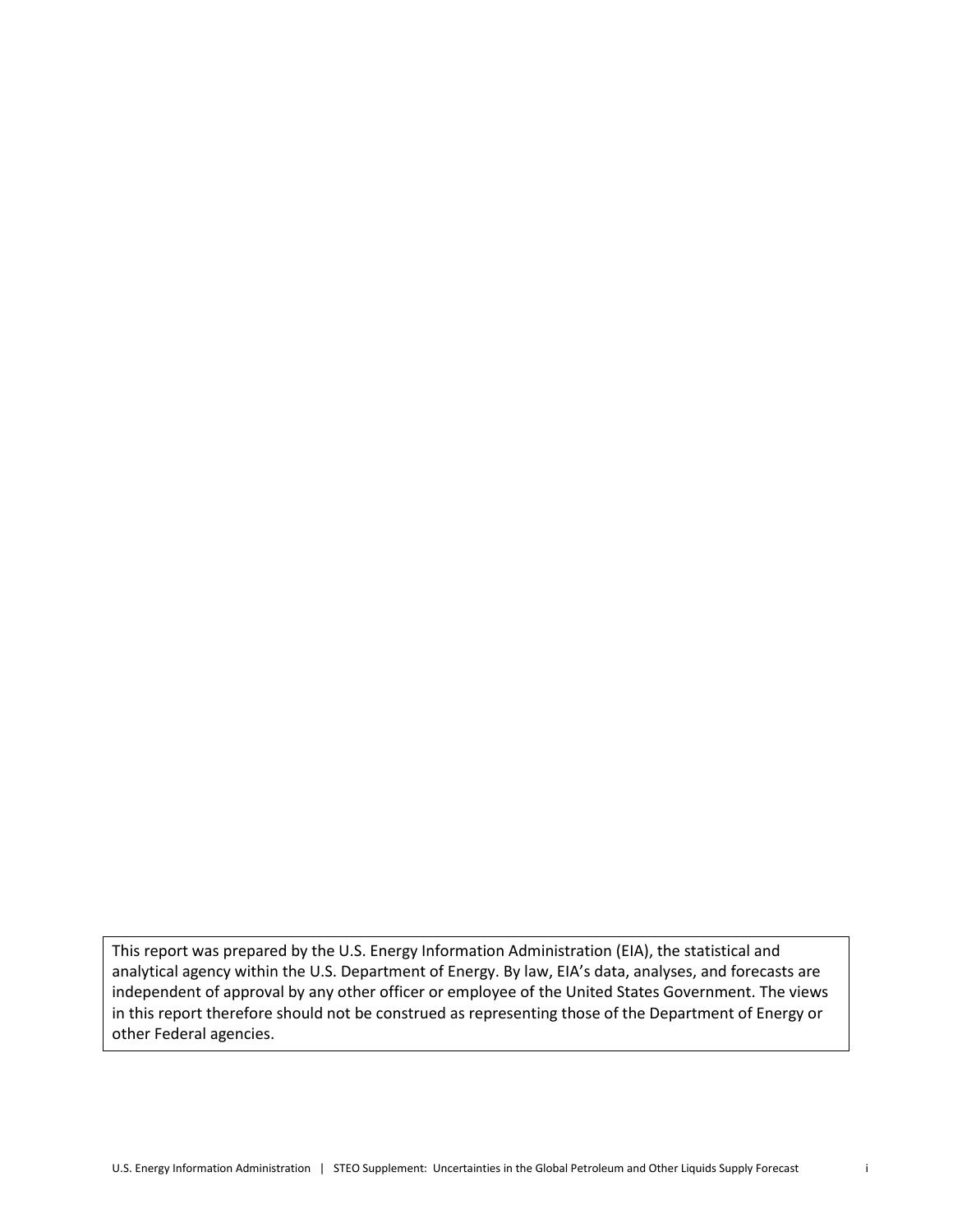## **Summary**

l

EIA forecasts that global petroleum and other liquids (or liquid fuels) supply will grow year-over-year by 1.7 million barrels per day (bbl/d) in 2014 and 1.4 million bbl/d in 2015. In 2014, EIA expects record high growth of 1.9 million bbl/d in countries outside of the Organization of the Petroleum Exporting Countries (OPEC), with the United States accounting for more than 50% of the total growth. OPEC liquid fuels supply is expected to decline by almost 0.2 million bbl/d in 2014, as some OPEC producers, led by Saudi Arabia, reduce production to accommodate the non-OPEC supply growth. In 2015, EIA expects non-OPEC liquid fuels supply growth to moderate to 1.5 million bbl/d, while OPEC liquid fuels supply declines by more than 0.1 million bbl/d.

With any forecast, there are uncertainties that will result in global supply being higher or lower than expected. In January 2013, EIA's *Short-Term Energy Outlook* (STEO) projected that global liquid fuels supply growth would average 1.0 million bbl/d in 2013, but EIA's latest estimate shows that global supply grew by about 0.6 million bbl/d in 2013. The difference mainly reflects higher-than-expected [unplanned supply disruptions](http://www.eia.gov/forecasts/steo/data.cfm?type=figures) among OPEC producers. Planned disruptions as a result of maintenance can also be unpredictable as complications can extend the maintenance period, reducing production by a greater amount than expected. This STEO supplement addresses the major uncertainties behind EIA's 2014-15 global supply outlook.

## **Trends in unplanned global supply disruptions**

Unplanned crude oil supply disruptions among OPEC producers averaged close to 1.8 million bbl/d in 2013, nearly double the amount from the previous year. [Libya](http://www.eia.gov/countries/cab.cfm?fips=LY) (0.7 million bbl/d)[, Iran](http://www.eia.gov/countries/cab.cfm?fips=IR) (0.6 million bbl/d)[, Nigeria](http://www.eia.gov/countries/cab.cfm?fips=NI) (0.3 million bbl/d), and [Iraq](http://www.eia.gov/countries/cab.cfm?fips=IZ) (0.2 million bbl/d) accounted for OPEC's unplanned supply disruptions in 2013. OPEC disruptions increased in the second half of 2013, reaching 2.6 million bbl/d by the end of the year because of increased disruptions in Libya. The issues underpinning the outages in these countries are unresolved, resulting in uncertain oil production outlooks for these countries.



**Figure 1. Estimated Unplanned Crude Oil Production Disruptions among OPEC Producers, 2009-13**

*Note: Estimated unplanned disruptions reflect the level of volumes shut in, accounting for effective production capacity. Source: U.S. Energy Information Administration.<sup>1</sup>*

**Principal contributors:** Asmeret Asghedom (asmeret.asghedom@eia.gov) and Samuel Gorgen (samuel.gorgen@eia.gov)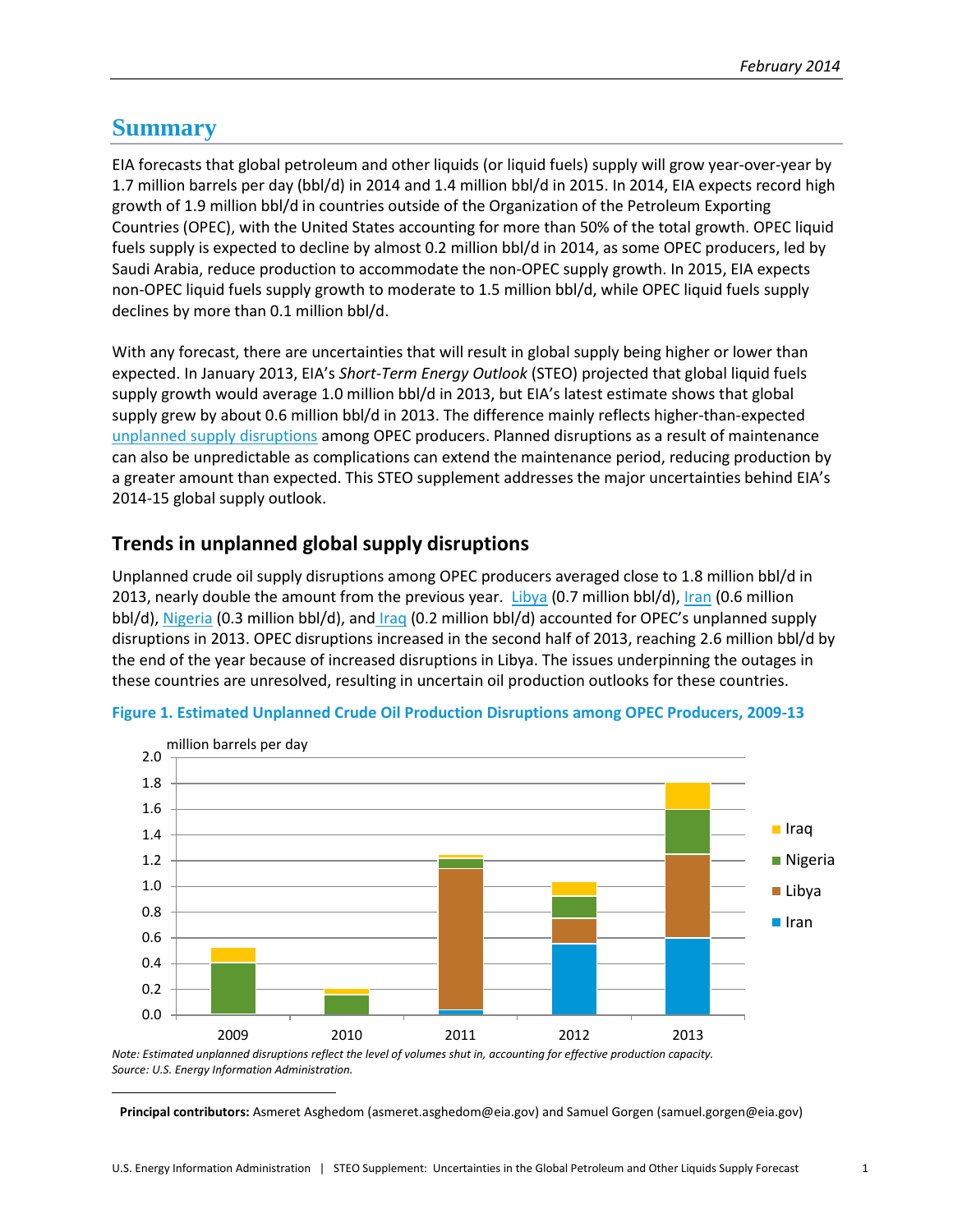EIA's tracking of unplanned crude oil production outages among OPEC countries focuses on Iran, Iraq, Libya, and Nigeria, which produce below their effective production capacity as a result of unplanned outages. EIA assumes that these countries do not hold surplus crude oil production capacity like some other OPEC producers. EIA assumes that other OPEC producers with surplus capacity, led by Saudi Arabia, typically increase their production level to counterbalance higher disruption volumes, leading to a reduction in total surplus crude oil production capacity.

#### *Libya*

Libya's [oil production was significantly constrained](http://www.eia.gov/todayinenergy/detail.cfm?id=13951) in the second half of 2013 by prolonged strikes at export terminals in the central-eastern region and sporadic protests around oil fields, pipelines, and export terminals in the west. Crude oil production in Libya fell to 0.2 million bbl/d in the last two months of 2013, down from a 1.4-million-bbl/d average from January to May 2013. Libya accounted for half of the total OPEC outages in the fourth quarter of 2013. Libya presents mostly an upside supply risk to the global oil market going into 2014 because production and exports have already fallen significantly.

Libya's crude oil production partially recovered in January 2014, averaging 0.5 million bbl/d because of the restart of the 340,000-bbl/d El Sharara field in the west. However, Libya's production fell again in February because a pipeline transporting El Sharara crude was blocked by protestors. Oil fields, pipelines, and ports in the west have been intermittently targeted by groups attempting to gain political leverage. In the central-eastern region, three of the major oil terminals (Es Sider, Ras Lanuf, and Zueitina) are being occupied by a group seeking regional autonomy, which includes former members of the Petroleum Facilities Guard. The oil fields connected to those terminals have been mostly shut in since mid-2013.

EIA believes that Libya's oil production outlook is tied to the government's ability to negotiate and address the grievances of minority groups that have blocked oil production mostly in the west and the government's ability to gain control over the activities of the group pushing for regional autonomy in the central-eastern region or negotiate a compromise with the group. Also, a constitution, which has been a source of contention in the country, is expected to be drafted this year in Libya. Given the uncertainties, EIA's forecast assumes that Libya's production will remain restrained through 2014 and partially recover in 2015.

#### *Nigeria*

Nigeria's crude oil production averaged below 2.0 million bbl/d in 2013, the lowest level since 2009 when militant attacks on oil infrastructure were common. Unplanned supply disruptions averaged more than 0.3 million bbl/d in 2013, mostly due to production deferment of crude oil headed to the Bonny terminal as Shell closed the Nembe Creek Trunkline and Trans Niger Pipeline multiple times to repair leaks attributed to oil theft.

There will be lingering threats to Nigeria's supply over the next two years. Oil unions in Nigeria have threatened to shut down oil production various times in the past. Most recently the unions dropped threats to disrupt production after the government announced it would not privatize the country's existing refineries. Also, threats have resurfaced from the Movement for the Emancipation of the Niger Delta (MEND), an armed group that has caused major disruptions to oil production in the past. Lastly, increased political uncertainty leading to the run-up of the presidential elections in 2015 may result in increased disruptions to oil production.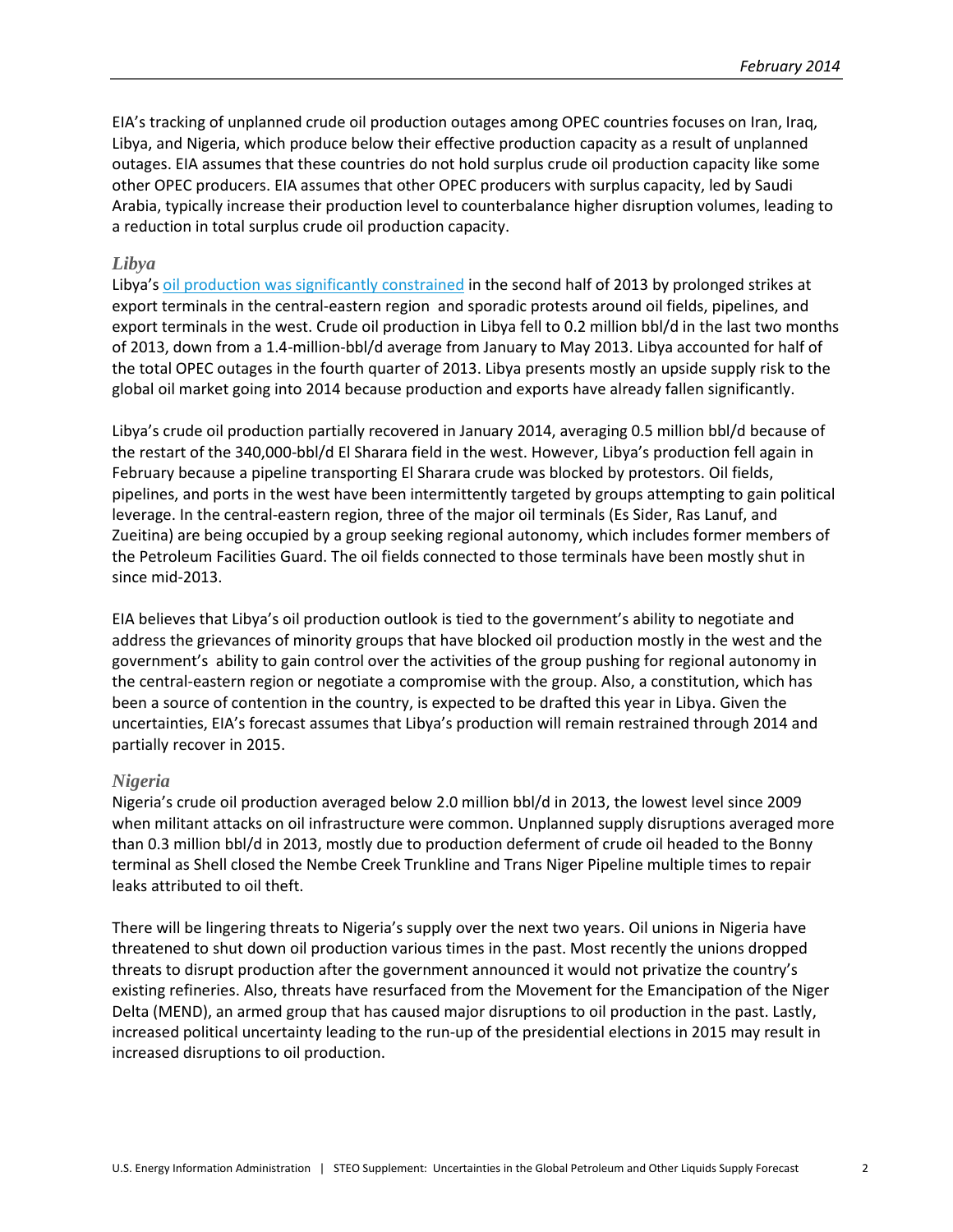EIA's projection assumes that Nigeria's crude oil production will remain below its effective production capacity of 2.2 to 2.3 million bbl/d. Nigeria has a few small-scale oil projects scheduled to come on line in the next two years, but major oil projects are scheduled to start production after 2015, resulting in a stagnant production capacity over the next two years at best. The Nigerian government's inability to reduce oil theft and pipeline sabotage raises the potential for downward revisions to the forecast.

#### *Iran*

EIA estimates that Iran's crude oil production averaged 2.8 million bbl/d in 2013, down from nearly 3.7 million bbl/d in 2011. Iran's crude oil production and exports declined significantly as a result of sanctions that have reduced Iran's ability to carry out investment in oil projects necessary to offset the natural declines in production and sanctions that have adversely affected the country's ability to sell oil. The [Joint Plan of Action \(JPA\)](http://www.whitehouse.gov/sites/default/files/foreign/jointplanofaction24november2013thefinal.pdf) announced on November 24, 2013 (implementation started on January 20, 2014) does not remove the core sanctions affecting Iran's oil sector, although it does suspend sanctions on associated insurance and transportation services. However, those countries continuing to import oil from Iran had already found workarounds to the insurance ban.

EIA's outlook for Iran's crude oil production remains unchanged and assumes a steady decline into 2015, as existing sanctions inhibit the country's ability to carry out investment projects that are necessary to offset natural decline in production from existing wells. EIA believes that Iran's ability to sell more oil and thereby increase production will be closely tied to the outcome of the negotiations between Iran and the five permanent members of the United Nations Security Council (the United States, United Kingdom, France, Russia, and China) plus Germany (P5+1) and the level of oil-related sanctions that the United States and the European Union maintain. EIA will continue to monitor and evaluate the situation, particularly changes to Iran's monthly volume of crude oil exports, and make adjustments to the forecast as necessary.

#### *Iraq*

EIA estimates that Iraq's crude oil production increased to 3.03 million bbl/d in 2013 from 2.96 million bbl/d in 2012 and 2.60 million bbl/d in 2011. Iraq's production in 2013 was mostly restrained by unplanned supply disruptions from pipeline attacks in the north and planned maintenance at southern terminals in the last four months of 2013. EIA expects Iraq's crude oil production to increase at a similar pace as the previous two-year period (2011 to 2013) over the next two years. EIA's projection of Iraq's crude oil production is more modest than the Iraqi government's crude oil production target of more than 4.0 million bbl/d because infrastructure constraints and political disputes continue to limit Iraq's ability to meet production targets.

Both Iraqi refining and export infrastructure are severely constrained, with bottlenecks preventing more crude oil processing. Iraqi oil exports are currently running at near full capacity in the south, while export capacity in the north has been restricted by sabotage, deteriorating pipelines, and the inability to receive more oil from the south of Iraq via the deteriorated Strategic Pipeline.

Iraq's crude oil production could be higher than EIA's forecast if Iraq restores its existing oil production infrastructure and expands export capacity in the south. However, if capacity expansions are slow and political disputes escalate, causing increased supply disruptions, Iraq's crude oil production could fall below EIA's projection. Unplanned supply disruptions of 0.2 million bbl/d in 2013 were largely attributed to persistent attacks on the Kirkuk-Ceyhan pipeline between Iraq and Turkey. The political disputes underlying the attacks are still unresolved, contributing to uncertainty over the forecast period.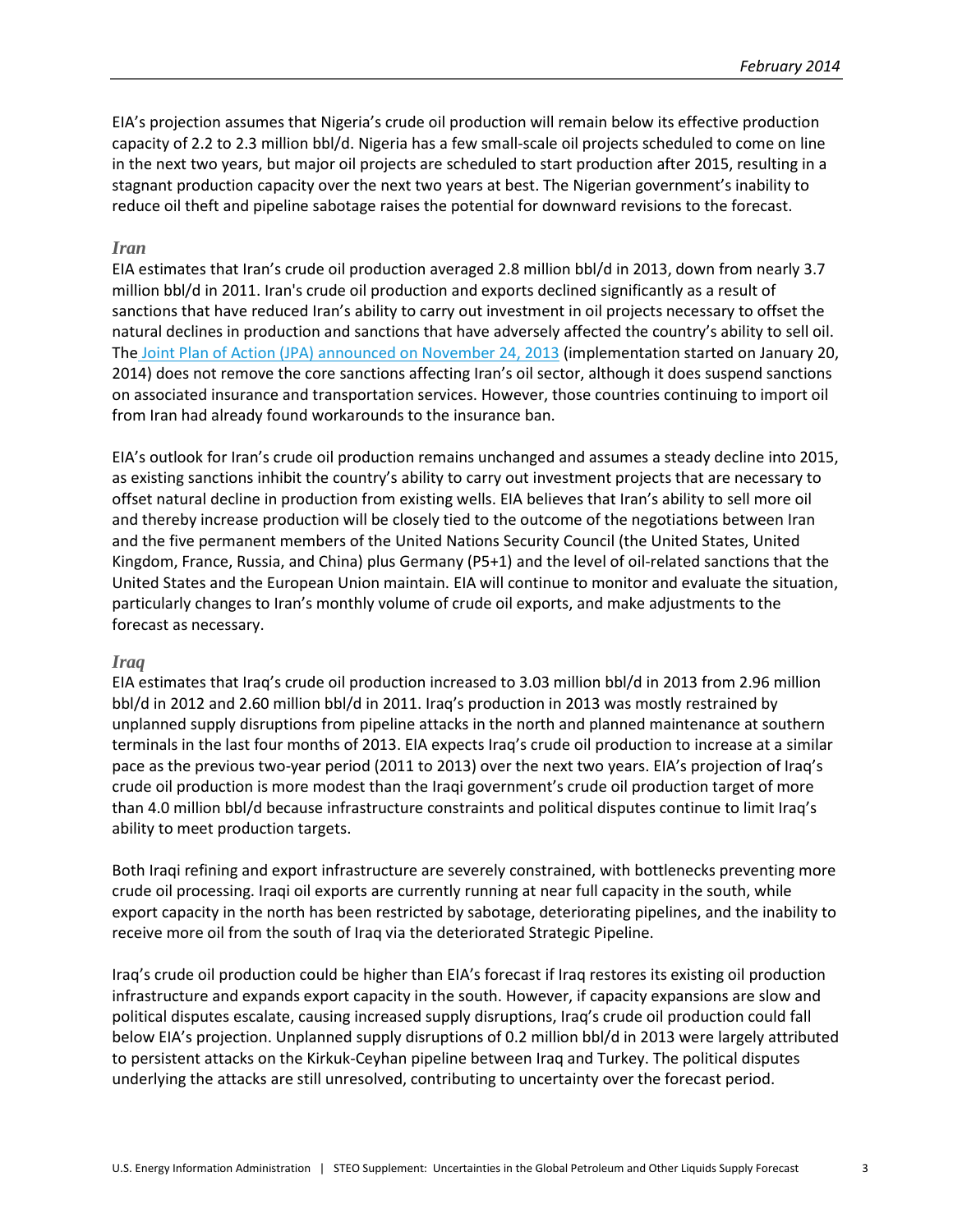#### *Non-OPEC Producers*

EIA estimates that non-OPEC liquid fuels production grew by nearly 1.4 million bbl/d in 2013, despite unplanned non-OPEC supply outages averaging almost 0.8 million bbl/d. Unplanned non-OPEC supply outages declined slightly in 2013 from more than 0.9 million bbl/d in 2012 but still remained considerably above the 2011 level of less than 0.5 million bbl/d. [Sudan and South Sudan,](http://www.eia.gov/countries/cab.cfm?fips=SU) [Syria,](http://www.eia.gov/countries/cab.cfm?fips=SY) and [Yemen](http://www.eia.gov/countries/cab.cfm?fips=YM) accounted for 70% of the total disrupted volume among non-OPEC producers in 2013. [Brazil,](http://www.eia.gov/countries/cab.cfm?fips=BR) [Canada,](http://www.eia.gov/countries/cab.cfm?fips=CA) [China,](http://www.eia.gov/countries/cab.cfm?fips=CH) and [Colombia](http://www.eia.gov/countries/cab.cfm?fips=CO) accounted for most of the remaining disrupted volumes.





*Note: Estimated unplanned disruptions reflect the level of volumes shut in, accounting for effective production capacity. Source: U.S. Energy Information Administration.*

EIA expects Syria and Yemen to continue to account for a large portion of non-OPEC supply disruptions over the next two years as the issues underlying the disruptions remain unresolved. The production volume offline during the fourth quarter of 2013 averaged close to 290,000 bbl/d in Syria and 100,000 bbl/d in Yemen. EIA expects th[e effective production capacity](http://www.eia.gov/forecasts/steo/special/pdf/2013_sp_05.pdf) in both countries to continue to decrease over the forecast period, reflecting damage to oil reservoirs, fields, and infrastructure.

The outlook for Sudan and South Sudan's oil production is less certain. The disruption volume in South Sudan fell during 2013, from an average of about 330,000 bbl/d in the first quarter to below 100,000 bbl/d in the fourth quarter of 2013, reflecting increased production and a downward revision to effective production capacity. However, in December 2013, armed conflict escalated in South Sudan, causing some oil fields to be shut in and reducing output at other fields. EIA estimates that liquid fuels production in Sudan and South Sudan will average between 300,000 to 350,000 bbl/d during the STEO outlook, lower than the 2011 pre-shut-in level of 460,000 bbl/d. South Sudan presents mostly downside supply risks given the recent escalation in conflict.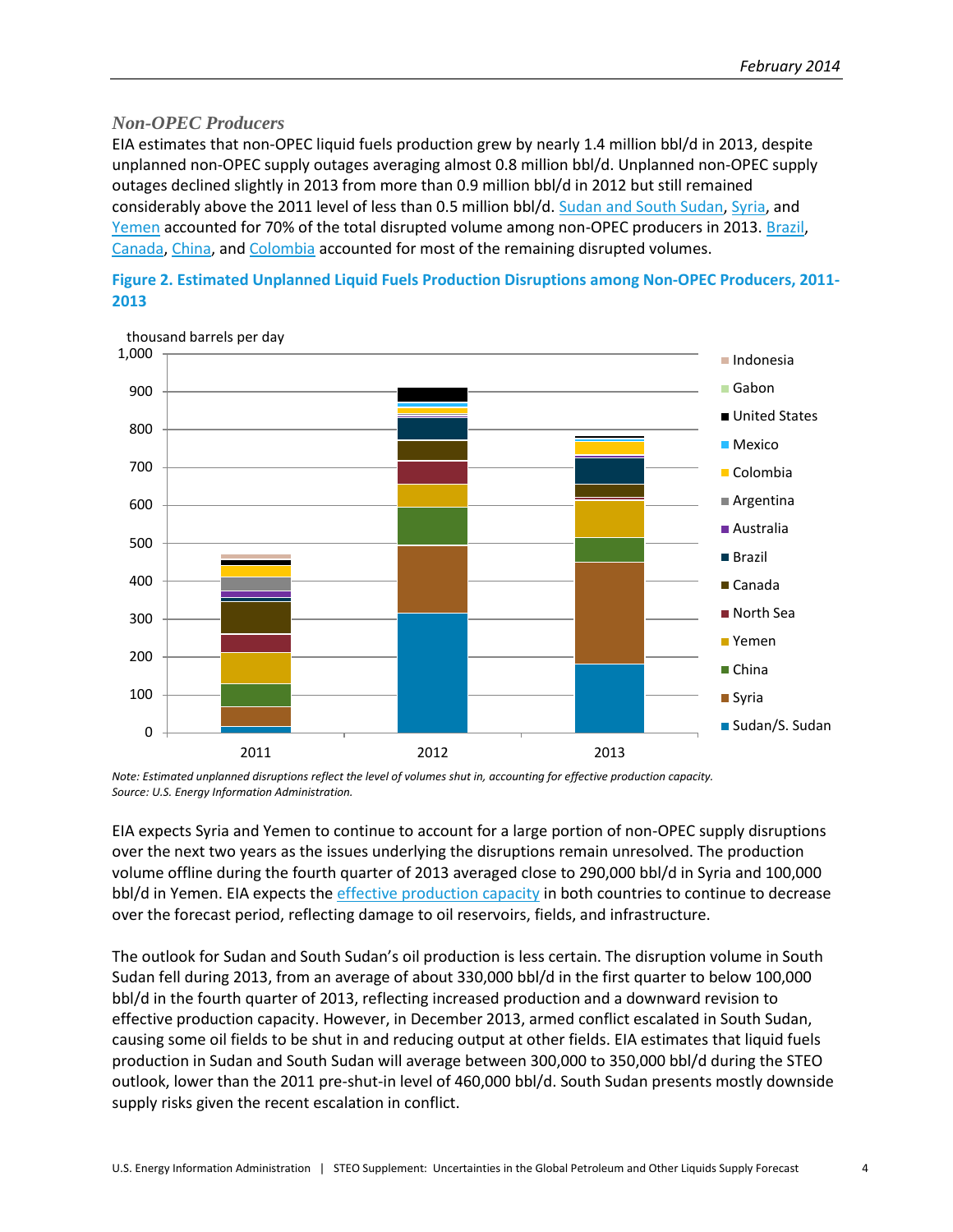## **Trends in U.S. oil production**

#### *Onshore*

Uncertainty in onshore production forecasts for the United States comes primarily from upside supply risks. [Recent EIA forecasts of U.S. oil production](http://www.eia.gov/forecasts/steo/special/pdf/2013_sp_02.pdf) undershot actual production because the pace of improvement in onshore drilling productivity has surpassed expectations. Exploration and production companies are drilling many wells and constantly experimenting with new techniques to hydraulically fracture the tight formations. Technological innovation may cause a faster rise in [drilling productivity](http://www.eia.gov/petroleum/drilling/) than currently forecast. Should this occur, EIA's current forecast for onshore Lower 48 states oil production rising from 5.7 million bbl/d in 2013 to 7.1 million bbl/d in 2015 could understate actual production growth.

#### *Offshore*

Oil production in the federal Gulf of Mexico (GOM) is forecast to grow from an average of 1.3 million bbl/d in 2013 to 1.6 million bbl/d in 2015. While the GOM forecast is based on current and planned drilling projects, there is considerable uncertainty because of potential project delays and hurricane or maintenance outages.

Large scale drilling projects in the Gulf of Mexico are extremely complex and progress can be easily delayed. Additionally, limited information is available about how productive new projects will be, and there is much uncertainty about how much production will come from offshore wells once they actually come on line. While EIA periodically tracks and updates project schedules, assumptions about production start dates and peak volumes are determined by publicly available information from the operating companies. As such, GOM production forecasts reflect current project schedules and production estimates. As projects are delayed the expected production volumes associated with those projects are pushed back as well.

Hurricanes moving through the GOM reduce production volumes nearly every year as offshore platforms must be evacuated and production is shut in. EIA forecasts production outages based on National Oceanic and Atmospheric Administration (NOAA) hurricane forecasts. 2013 was forecast to have above-average hurricane activity, which was reflected in EIA's hurricane production outage forecast (Figure 3, blue line) below. The only significant hurricane outages in 2013 came from Hurricane Karen in October (Figure 3, blue dot), averaging 100,000 bbl/d through the month (approximately 3 million bbl of production were shut in). So far, the 2014 and 2015 forecasts assume average levels of production outages due to hurricanes, although considerable uncertainty exists as shut-in production may be either less or greater.

Another source of production forecasting uncertainty in the GOM is maintenance or installation of production, processing, or refining infrastructure in the Gulf or along the Gulf Coast. Much of the GOM production outages observed in 2013 were the result of infrastructure issues (Figure 3, brown dots), including wells being shut in for maintenance of the Pascagoula, Mississippi natural gas processing plant in May and June, installation of an offshore platform for the Atlantis Phase 2 project in June, and various operators conducting routine maintenance in August. Maintenance outages are generally not publicly announced, so this is always a source of downside uncertainty in forecasting offshore production.